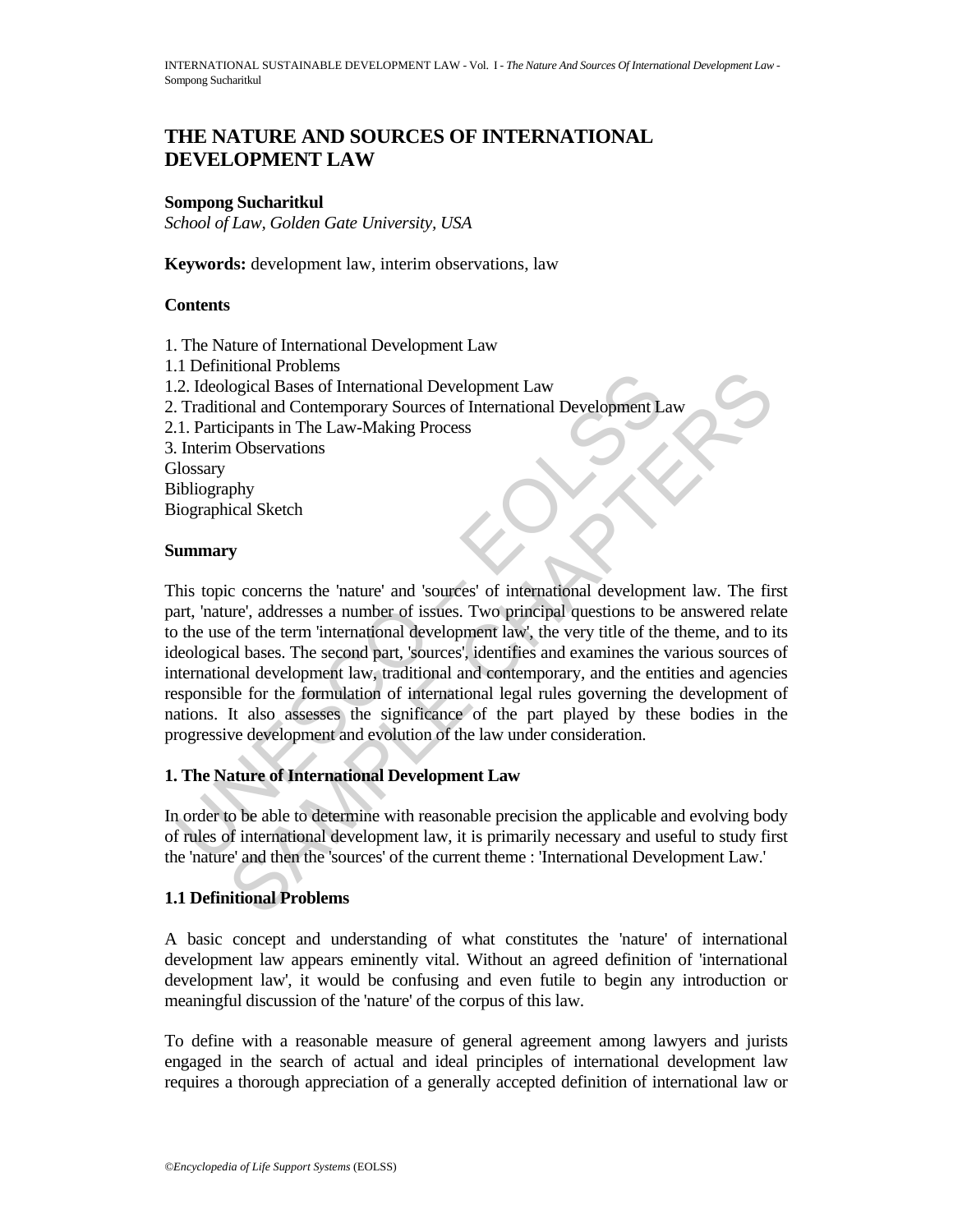public international law. This prerequisite seems predominant. Of no less fundamental to an accurate appreciation of the notion of international law, however, is a proper understanding of a concept of law itself. The present study must therefore begin at the very beginning: how to define law.

# **1.1.1 Definition of Law**

For the purpose of this study, the concept of law is used and understood in the light of past experience and the history of attempts to find an agreed version of the definition of law. As the result of years and centuries or indeed millennia of human endeavours, many schools of jurisprudence have emerged with varying definitions of law. To mention a few, the analytical schools of jurisprudence, including John Austin, have defined law according to its composite elements. Law could be viewed analytically as a command from a political superior to members of a given society with a sanction attached. Other analytical schools are more democratic in as much as law is defined as a body of rules recognized as binding for the community, within the community, and upon all its members.

On the other hand, the sociological schools and historical schools tend to define law as a reflection of human society, so that law must change and evolve with time and with the needs and wants of society in which it is to apply. Sir Paul Vinogradorf and Sir Henry Maine, for instance, explained about legal developments in terms of comparative social, linguistic and cultural affinities of different ethnic communities, including customs, usages and tribal traditions and laws.

Yet, a third group of schools of jurisprudence, known as the teleological schools, look to the end results or the purpose of law which is destined to uphold the welfare of the people. Thus, 'socialist legality' presents law as an instrument of class struggle to ensure the dictatorship of the proletariat.

s composite elements. Law could be viewed analytically as a comman<br>operior to members of a given society with a sanction attached. Other re more democratic in as much as law is defined as a body of rules reco<br>r the communi osite elements. Law could be viewed analytically as a command from a politic to members of a given society with a sanction attached. Other analytical schoof community, within the community, and upon all its members. the me There is also a fourth group of definition of law attributing law and reason to nature. According to natural law theories, even without positive enactment, law is by nature already in existence, governing human and other creatures alike, almost in the same manner as scientific laws and laws of mathematics, physics and mechanics. Natural law theories are known from time immemorial, attributable at times to divinity as is apparent from the Institutes of Justinian and in classical Roman Law.

The philosophy of law also was popular among the Greek stoics, Aristotle, Plato, Socrates and even poet Homer were conversant with legal thinking. They founded the philosophical school of jurisprudence followed by Kant and Hegel. Hans Kelsen may be said to have advocated the pure science theory of law. All legal norms are based on and traceable back to the irreducible content of the grundtnorm : *Pacta sunt servanda.* 

Last but not least is the American School of Realism which tends to define law as the body of rules interpreted and applied by the judges. Oliver Holme and Roscoe Pound have been credited with co-founding the American school of jurisprudence.

It is from the above variety of definitions of law according to the different schools of jurisprudence that a choice has to be made in order to accommodate the study on which the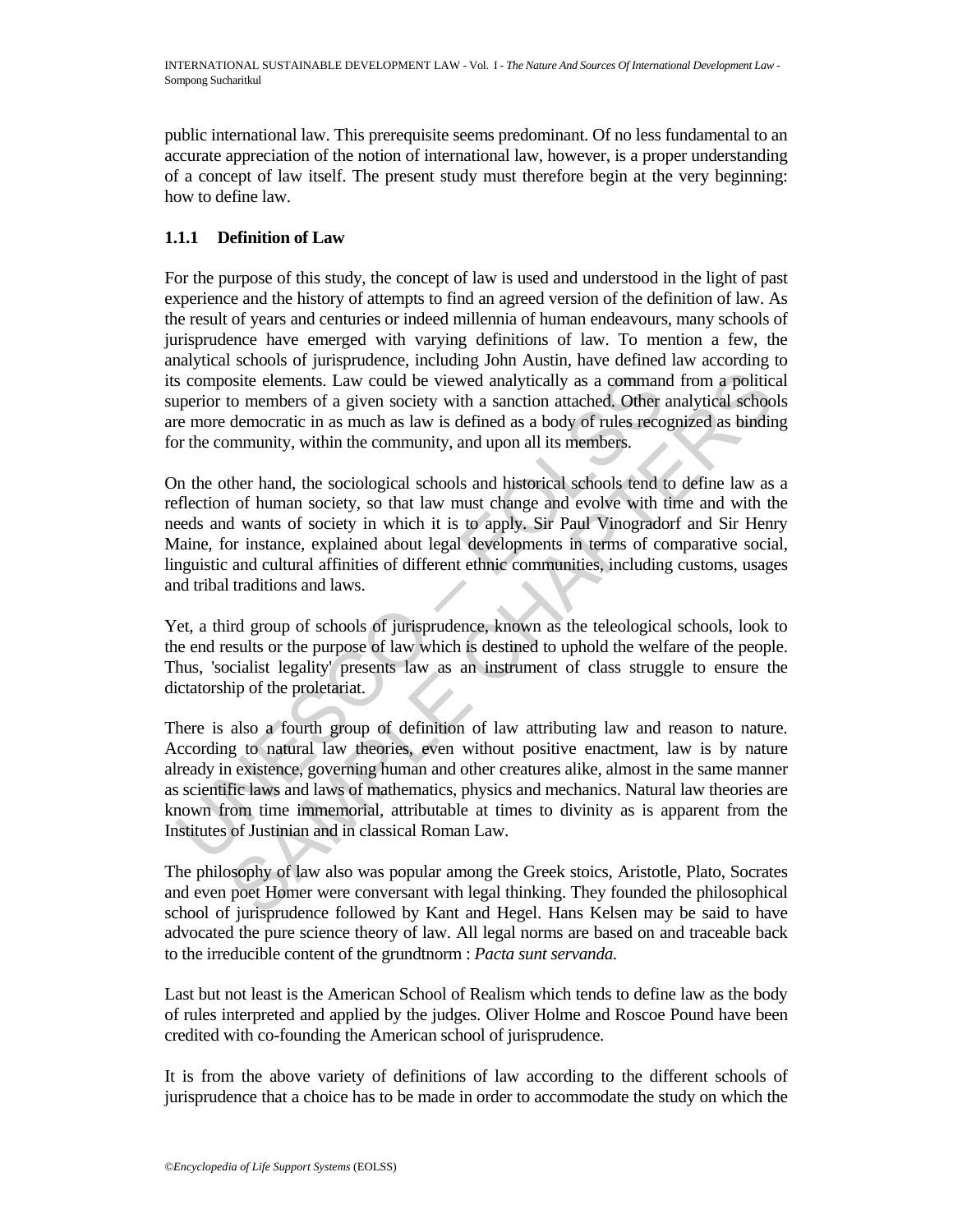present enquiry is about to embark.

For convenience sake, if a selection is to be made to permit further pursuit of knowledge and research, a definition proposed by an analyst, Professor Arthur Goodhart, may be adopted for all practical purposes. Law is regarded as a body of rules recognized as binding upon a given society. Thus, law is binding whether it is enacted by decree or followed in actual practice. Whether it is adopted by a positive measure of legislation or by natural process of rationalization, law is predicated upon its recognition as such, albeit a subjective element which could be objectively determined from human conduct and behaviour of the members of a given society.

# **1.1.2 Definition of International Law**

the definition of law thus described is almost readily adaptable to the cremy Bentham calls 'international law' which contains a body of rulates primarily as binding upon them, regardless of the form and contisience of san ition of law thus described is almost readily adaptable to the definition of when<br>the sentham calls international law' which contains a body of rules recognized the<br>marily as binding upon them, regardless of the form and c The definition of law thus described is almost readily adaptable to the definition of what Jeremy Bentham calls 'international law' which contains a body of rules recognized by States primarily as binding upon them, regardless of the form and content, of the use or existence of sanction as long as the subjective element of consent of States is present. Just as the definition of national or municipal law has been adopted for present purposes, the same or an adapted version of the definition of international law will be used throughout this study, so as to avoid any misconception or misinterpretation of the notion of law, of international law and ultimately of international development law.

# **1.1.3 Definition of International Development Law**

International development law is not exclusively to be identified as the law regulating international development. 'Development' for present purposes is 'national' rather than 'international'. International development law could simply be defined as international law of development. The very key word that begs the question is 'development' in this context.

Since the meanings of 'law' and 'international law' have been clarified and their contents sufficiently defined in the preceding paragraphs, it follows that the notion of international development law flows from the two basic concepts of law and of an integral part of international law concerning development in general, and 'national development' in particular. Therefore, international development law is that part of international law which relates to the international control and regulation of various aspects of national development as well as the development of shared resources of the global community, of a region or subregion or of an area forming part of the common heritage of mankind.

The next question to be examined relates to the portions of national or international development which call for international control and regulation. It is clear that national development falls essentially within the primary if not exclusive domain of national authority. Every nation or nation State is entitled and authorized under international law to be master of its own destiny, inventor of its own ideology and planner of its own national development.

What 'national development' encompasses raises another series of queries that deserves close attention but defies imagination. By whatever yardstick adopted for the purpose, 'national development' must comprehended as a minimum 'economic development'. Other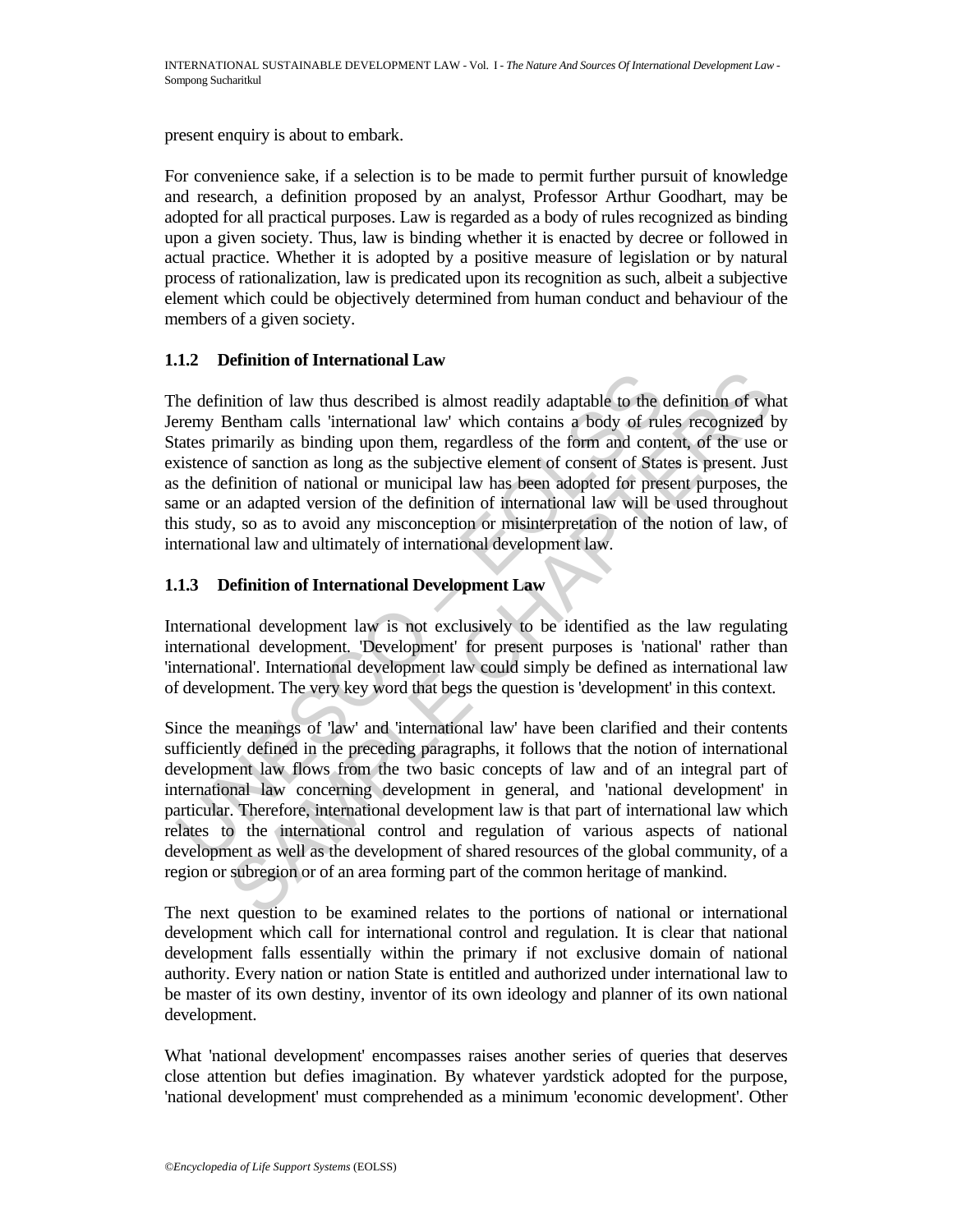allied notions of development have been naturally associated with 'economic development', including notably, industrial development, social and cultural development, etc.

Finance, trade and investment in terms of capital, technology and manpower are intrinsically involved in the national planning of economic development, so much so that a national economic development plan cannot omit inclusion of measures tending to enhance and coordinate social, cultural and educational aspects of development of human resources, not to mention service sectors such as telecommunications and transport, as well as the exploration and exploitation of natural resources, living and non-living resources of the land, sea and atmosphere, power and energy. All these and more are inevitably included in the notion of national development.

Through international cooperation whatever measures are conceivable for national development are also available for international or regional development.

# **1.1.4 International Development Law as Law**

'International development law' as above defined is law with all its necessary attributes, its binding nature, its practical measures of enforcement and implementation, and its correlative obligations incumbent upon States and other subjects of international law to give effect to its normative contents.

# *Qualified Power of The State to Undertake National and International Development*

hrough international cooperation whatever measures are conceivated evelopment are also available for international or regional development.<br> **1.4 International Development Law as Law**<br> **1.4 International Development Law as** international cooperation whatever measures are conceivable for nation-<br>nent are also available for international or regional development.<br> **Ernational Development Law as Law**<br>
small development law' as above defined is la Having circumscribed somewhat the rather evasive and ever-growing notion of national and international development, it is time to examine the role international law has assumed in the attribution and allocation of rights and duties of nation States within the international community, particularly in the process of planning and implementation of national and collective economic development. Primarily, each individual State is free and sovereign within its border, to have and to hold, to plan and to execute, its own economic development policies. In principle, such national plans could operate without endangering or adversely affecting like development plans of other nations. But without international rules and regulations, chaos could ensue if each State could adopt its national plans and policies without regard for national development aspirations and efforts of other States. A new international economic order requires a healthy and orderly adoption and implementation of carefully coordinated national and international development plans.

Hence, an international development law must be put into place with an important part to play in the globalization of national economic development, having regard to the need for adjustments in favor of equitable principles and the right to development for all nations and for every people. The absolute power of a State to undertake its own national development is necessarily limited in this context by the application of international development law. International development necessarily requires collective efforts, active cooperation and joint operation by all the parties concerned, nations and peoples alike.

# *The Right to Development*

The right to development is a third generation human right, conceived and born almost as a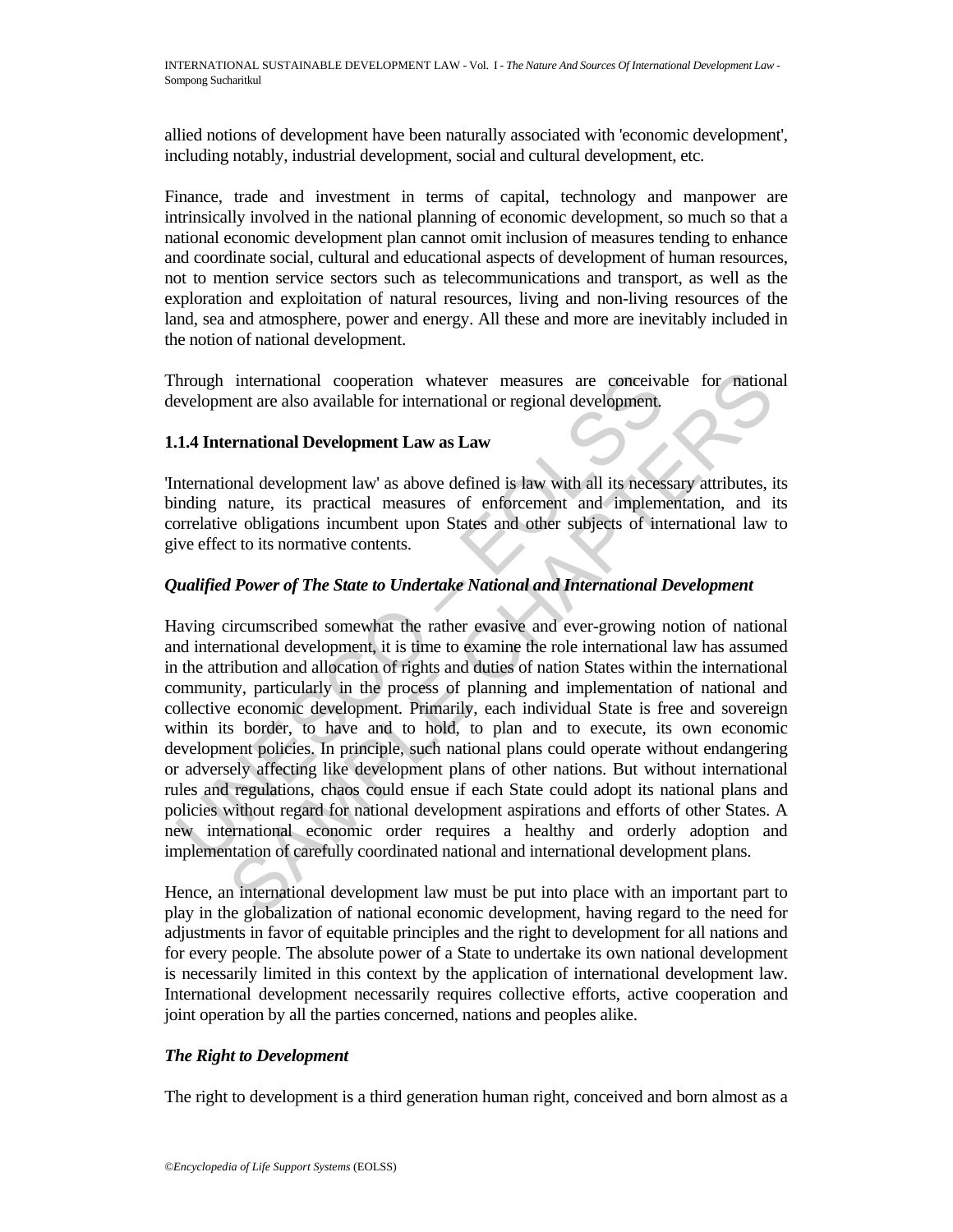twin brother of the right to a healthful environment. It belongs to every people as a collective rather than individual human right. It is not that one natural person could claim the right to development, let alone national development. Rather it is a people, not an individual, that is entitled to the right to self-determination and also to national development.

Legal problems of implementation have long been associated with the use of terms. The very word 'man' or 'human being' has given rise to undeserved difficulties. Attempts have been made by 'civilized' nations to exclude members of other 'lesser' nations as 'uncivilized' and therefore disentitled from the rights and privileges normally accorded to a fellow human being, or to exclude them altogether from the human species. That was one way of restricting the application and respect for the rights of man, by narrowly defining its scope and meaning. Today, a simple biological definition of '*Homo sapiens*' would appear to provide conclusive evidence of entitlement of human rights under the law of nations.

nd meaning. Today, a simple biological definition of *'Homo sapiens'*<br>covide conclusive evidence of entitlement of human rights under the law<br>me remaining obstacle to the resolution of the problem of the right to de<br>the di ming. Today, a simple biological definition of *'Homo sapiens'* would appear increasing the solution of the problem of the right to development resider<br>finally existence of entitlement of human rights under the law of nat One remaining obstacle to the resolution of the problem of the right to development resides in the difficult and complex process of defining 'people' for the purposes of selfdetermination and for the right to development, partly because of its intrinsic political connotations. The time will soon come for the international community to reach consensus, once and for all, on the definition of 'people' for the collective exercise of the right to development. International development law has its part to play in the promotion, protection and preservation of this collective human right to development, a third generation of human rights that is gaining recognition in the family of freedom-loving and fair-minded nations.

The minimum contents of international development law should include not only the right to development, but also the notion of sustainable development, permanent sovereignty over natural resources, regulation of bilateral and global trade agreements, generalized system of preferences, and rescheduling of debts or write-off and nullification of odious debts, non-performing debts, and debts owed by the least developed nations howsoever induced, by fraud, corruption or otherwise in the implementation of development projects.



TO ACCESS ALL THE **13 PAGES** OF THIS CHAPTER, Visit: [http://www.eolss.net/Eolss-sampleAllChapter.aspx](https://www.eolss.net/ebooklib/sc_cart.aspx?File=E6-67-01)

#### **Bibliography**

ACADEMY OF INTERNATIONAL LAW WORKSHOP (The Hague). (1984). *The Future of International Law in a Multicultural World*

BRIERLY (1963). *The Law of Nations*, Waldock (6<sup>th</sup> ed., Oxford.

BROWLIE (1981). *52 B.Y.I.L.*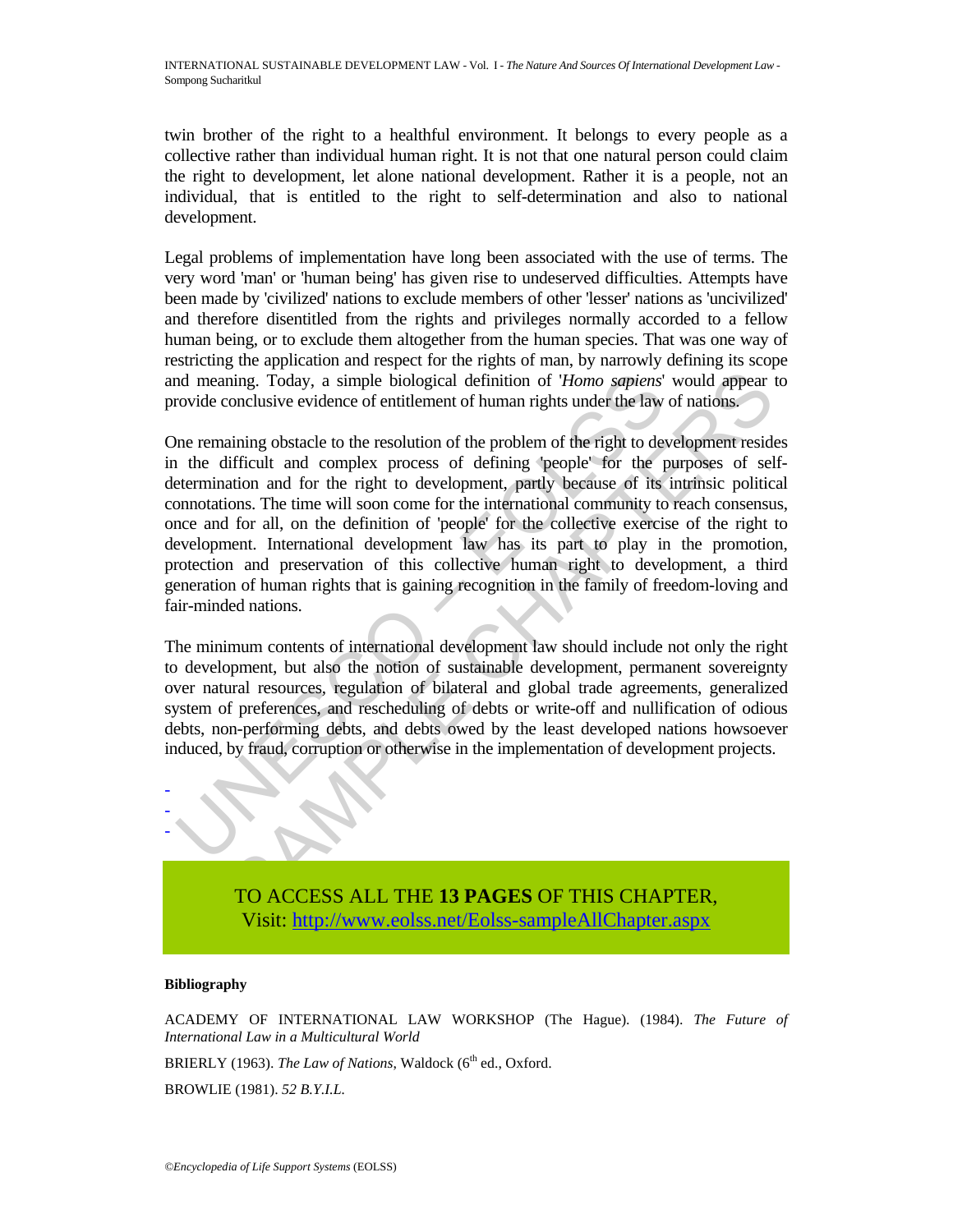CARTY (1986). *The Decay of International Law*.

CASSESE (1986). *International Law in a Divided World*.

FALK (1970). *The Status of Law in International Society*.

FRIEDMAN W. (1964).*The Changing Structure of International Law*

JAMES (1973). *The Bases of International Order*.

JENKS (1958). *The Common Law of Mankind*.

JESSUP (1956). *Transnational Law*.

KAPLAN and KATSENBACH (1961). *The Political Foundation of International Law*.

LISSITZYN (1965). *International Law Today and Tomorrow*.

MARTINENKO (1996). *The Right of Secession as a Human Right*, III GGU Annual Survey of International and Comparative Law.

MERRILLS (1981). *Anatomy of International Law* (2<sup>nd</sup> ed.

NARDIN (1983). *Law, Morality and the Relations of States.*

PARRY (1965). *The Sources and Evidences of International Law.*

SCHWARZENBERGER (1962). *The Frontiers of International Law.*

VAN HOOT (1983). *Rethinking the Sources of International Law.*

VIRALLY (1968). *Manual of Public International Law* in Sorenum (ed).

#### **Biographical Sketch**

**Dr. Sompong Sucharitkul** is currently Associate Dean and Distinguished Professor of International and Comparative Law at Golden Gate University School of Law, San Francisco, USA. He also directs the Golden Gate Center for Advanced International Legal Studies and the LL.M. and S.J.D. International Programs.

He holds B.A. (Hons. Jur.), M.A., B.C.L., Doctor of Philosophy (D. Phil.) and Doctor of Civil Law (D.C.L.) from Oxford; Docteur en Droit (D.E.S.D.I.Pub.) from Paris; and Master of Laws (LL.M.) from Harvard. He also has a Diploma from the Hague Academy of International Law and is Barrister-at-Law of the Middle Temple, United Kingdom.

THAKIVENO (1995). *Ine Kright of Secession as a Human Kight*, III GGU<br>
determinional and Comparative Law.<br>
ERRILLS (1981). Anatomy of International Law (2<sup>nd</sup> ed.<br>
ARDIN (1983). Law, Morality and the Relations of States.<br> ENGO (1996). The Right of Secession as a Human Right, III GGU Annual Survey<br>
and and Comparative Law.<br>
S. (1981). Anatomy of International Law (2<sup>nd</sup> ed.<br>
(1983). Law, Morality and the Relations of States.<br>
(1983). The So For 15 years, Dr. Sucharitkul served as Ambassador of Thailand to BENELUX, Japan and four other European countries as well as the European Economic Community and UNESCO. For nearly three decades, he has frequently been Representative of Thailand to the United Nations General Assembly, and served as Chairman of the Delegation to the Third U.N. Conference on the Law of the Sea. He served 10 years as a Member of the International Law Commission, 9 years as Special Rapporteur of the Commission and sometimes as its First Vice-Chairman and Chairman of the Drafting Committee.

Ambassador Sucharitkul has been a Member of the Permanent Court of Arbitration (Thai National Group) and is currently a Member of the Commercial Arbitration Centre at Cairo, of the Regional Arbitration Centre at Kuala Lumpur, and Member of the Panels of Arbitrators and of Conciliators of ICSID (International Centre for the Settlement of Investment Disputes), World Bank, Washington D.C. He is a Member of World Intellectual Property Organization (WIPO) Mediation and Arbitration Center, Geneva, and a Commissioner of the United Nations Compensation Commission (UNCC), Geneva. He is also serving as Commissioner of the United Nations Compensation Commission (UNCC), Geneva. He is an elected Member of the Institute of International Law (Geneva) and a Corresponding Collaborator of UNIDROIT (Rome); he is currently serving as President of the ASEAN Investment Dispute Tribunal.

As a teacher of international law, apart from at universities in Thailand, Dr. Sucharitkul has served as Fulbright Professor of International Law and World Affairs at the University of North Carolina at Charlotte, USA, as Visiting Professor of Law at the National University of Singapore, as Robert Short